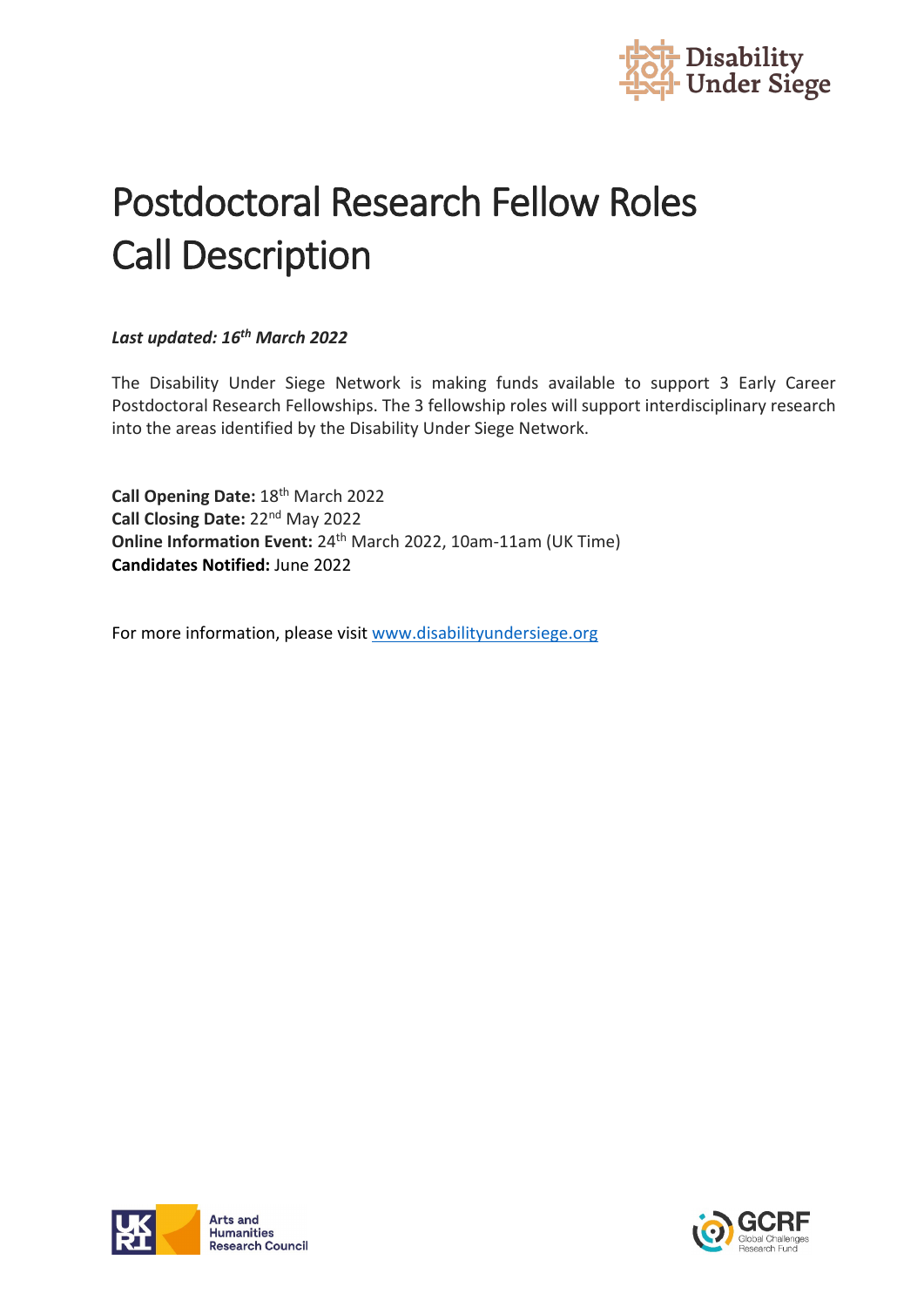

## 1 Background

Disability Under Siege is a Global Challenges Research Fund (GCRF) Network Plus programme, funded by the Arts and Humanities Research Council (AHRC), UK. It is a co-created programme bringing together a community of researchers, educational practitioners, cultural institutions, advocacy organisations and disability led groups in the UK and Middle East. The Network aims to contribute to research efforts by providing intellectual and logistical resources that local practitioners need to transform education provision for children with disabilities in conflictaffected countries.

The Disability Under Siege Network has the following aims:

- 1. Re-shape public understanding of disability in contexts of conflict and crisis;
- 2. Support research and evidence building to change public policies and practices regarding disability inclusion in education;
- 3. Foster and support cultural events as a means to further research and evidence building to highlight priorities around disability inclusion in education:
- 4. Enhance local, regional and international capacity to address issues of access, quality and participation in education for those with disabilities in formal and non-formal educational settings;
- 5. Legacy-building through the coordination and integration of outputs from the programme and scaling/transferring findings to other relevant global contexts.

Our research partners include Birzeit University (Palestine), Birmingham City University (UK), Islamic University of Gaza (Palestine), and the Centre for Lebanese Studies at the Lebanese American University (Lebanon), which bring complementary expertise in the fields of education under occupation, inclusion, public health and social action, arts and culture, disability and social justice.

# 2 Call Description

In support of our stated aims, the Disability Under Siege Network is making funds available to support up to 3 Postdoctoral Research Fellow roles .

#### **2.1 Postdoctoral Role Research Focus**

The Disability Under Siege Network have identified a number of research gaps and challenges through literature reviews carried out by the Disability Under Siege Co-I country teams in 2021. We would particularly welcome interdisciplinary research proposals for a clearly delineated scope of work that can be achieved within a 1-year time frame around the following themes:

- i) Understanding constructions of disability arising from armed violence, including its gendered nature, age and legal status;
- ii) Disability as a social movement, including a range of actors, including disability led organisations, arts and cultural formal and non-formal sectors, education - formal and non-formal education sectors, the politics of international organisations and funding priorities;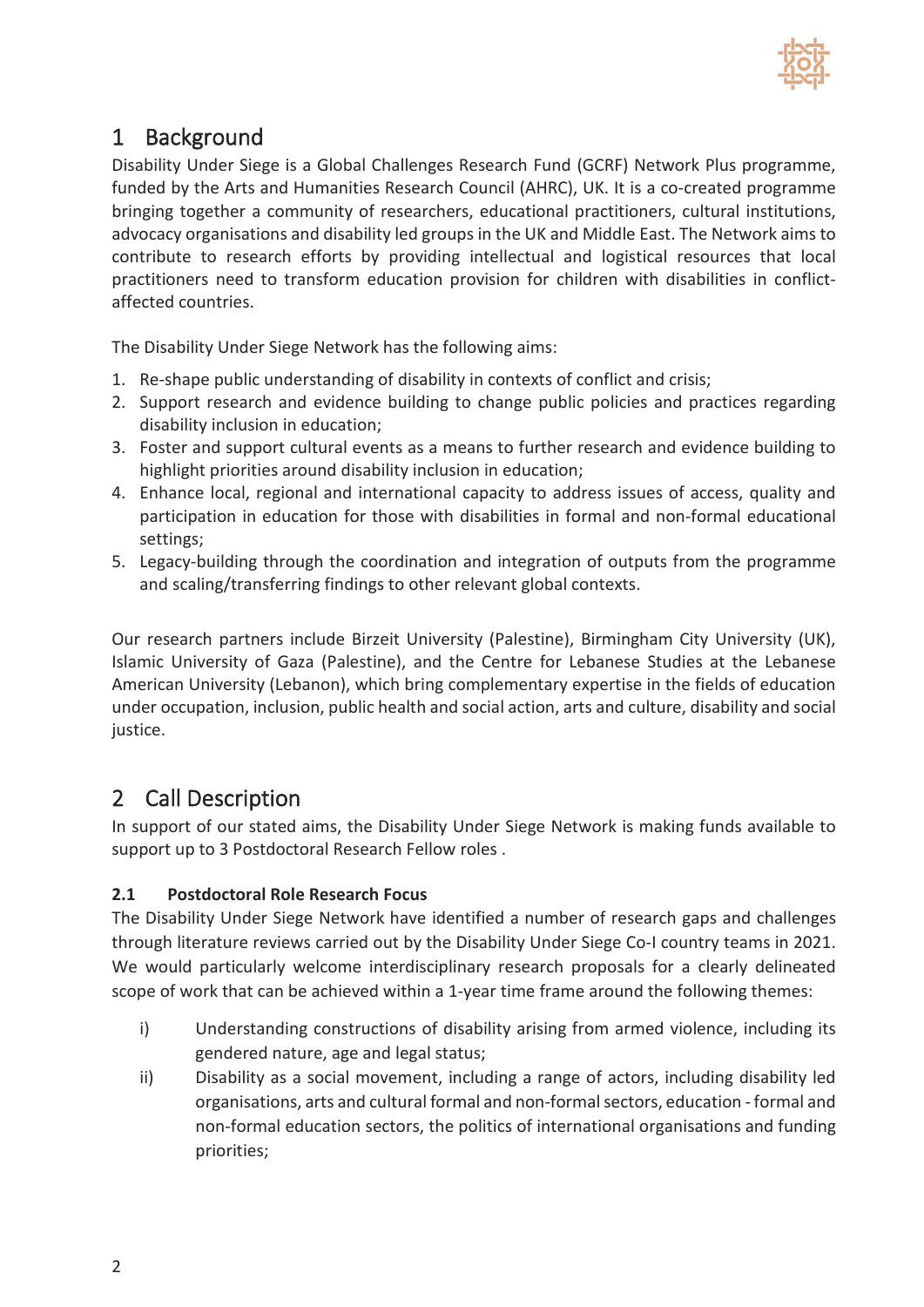

- iii) Methodological developments with respect to improving systems for state / ministry / school level data collection and disaggregation by disability, gender, legal status and other demographic intersections; methodological developments for 'measuring' disability'; problematizing the 'measurement' of disability and debates pertaining to internationally recognized measures;
- iv) Attitudes to and constructions of intellectual/cognitive disabilities held by those with disabilities, families, communities, service providers, policymakers; life outcomes with regards to health and well-being, leisure, education, employment etc;
- v) Politics of production of knowledge on disability, decolonization of disability, mapping of sources of knowledge of disability in academic research, social movements, communities, policy-makers, international organisations, social and cultural practices (film, social media, narratives, theatre, music, graffiti, street performance) etc;
- vi) Disability, arts and digital methodologies, and applications for pedagogy and curriculum in inclusive education.

#### **2.2 Application Eligibility Criteria**

Applications can be made by a research organisation (e.g. a University, Research Institute, NGO, school, community group social enterprise, arts or cultural organisation) who can host the proposed candidate to participant in the programme. The research organisation must have the capacity to provide the necessary ethical, administrative and safeguarding infrastructure to support the research candidate's delivery of their role as outlined below.

We are seeking applications for post-doctoral research candidates who meet the following criteria:

- Higher degree (e.g.: PhD completed or close to completion) relevant to research area (disability) or equivalent qualifications or experience
- Research background in disability, education or related field
- Ability to undertake field research in Jordan, Lebanon or occupied Palestinian Territories
- Preferably Arabic language skills
- Strong methodological skills, whether quantitative or qualitative methodologies; interest in interdisciplinary and innovative research methods
- Ability to communicate complex information clearly and to a wide range of audiences
- Commitment to engaging with non-academic partners and to achieving research impact
- Commitment to co-production and involvement of users in research
- Understanding of and ability to contribute to the planning and organising of the research project
- Ability to work independently and also to work as a member of a team, co-ordinating own work with others to avoid conflict or duplication of effort

#### **2.3 Role Affiliation**

Successful applicant institutions will enter into a Grant Agreement with the Disability Under Siege Network to receive the agreed funds to support the candidate named in the application.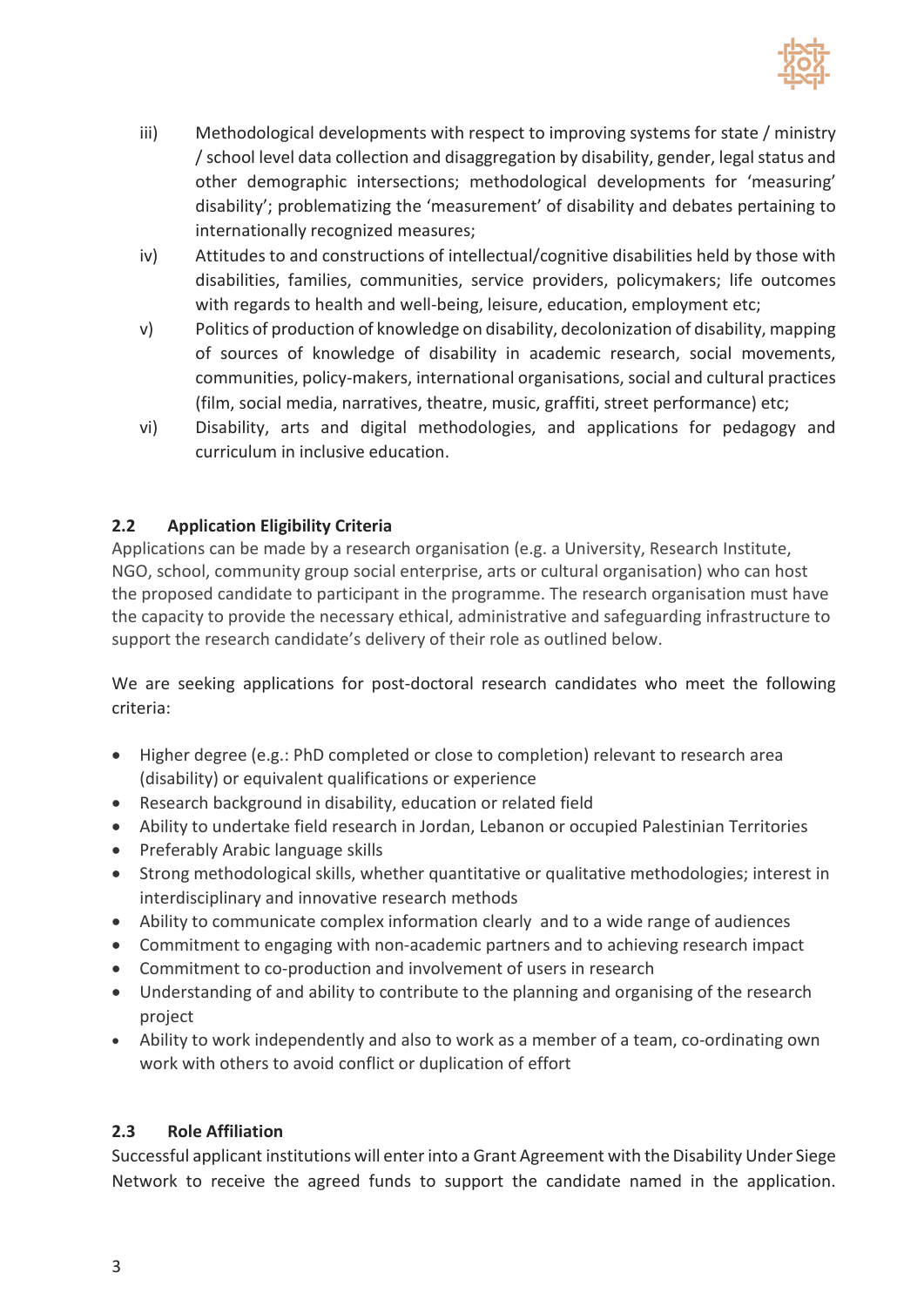

Successful Post-Doctoral candidates will be hosted by the applying institution but has the option to be affiliated to the University of Birmingham and can receive mentoring and support from Disability Under Siege partners to deliver on the role as outlined below.

## 3 Postdoctoral Researcher Role Description

The successful applicant will be expected to undertake the following tasks:

- Develop research objectives and proposals for own or joint research, with assistance of a mentor if required
- Apply knowledge in a way which develops new intellectual understanding
- Disseminate research findings for publication, research seminars etc
- Provide advice and guidance to PhD students where appropriate to the discipline
- Contribute to developing new models, techniques and methods
- Undertake management/administration arising from research
- Contribute to Departmental/School research-related activities and research-related administration
- Collect research data; this may be through a variety of research methods, such as scientific experimentation, literature reviews, and research interviews \*
- Present research outputs, including drafting academic publications or parts thereof, for example at seminars and as posters
- Provide guidance, as required, to support staff and any students who may be assisting with the research
- Contribute to writing bids for research funding
- Promotes equality and values diversity acting as a role model and fostering an inclusive working culture.

#### **3.1 What support will be provided?**

Up to 3 grants of £40,000 will be made available to support the salary and overhead costs associated with employing the candidate.

There will be opportunities to apply for additional funding to support travel and expenses for activities that are identified during the course of the fellowship.

Mentors will be matched by country of focus, and/or fields of interest to support the postdoctoral fellow throughout the period of the fellowship. Meetings will be held on a regular mutually determined basis. The mentor will advise of the research, writing for publication and future career development.

## 4 Application Process

#### **4.1 How to apply**

To apply, please complete the Application Form that can be found at [www.disabilityundersiege.org](http://www.disabilityundersiege.org/) and submi[t disabilityundersiege@contacts.bham.ac.uk:](mailto:disabilityundersiege@contacts.bham.ac.uk)

#### **4.2 Timeline for applications**

1. Applications Open - 18<sup>th</sup> March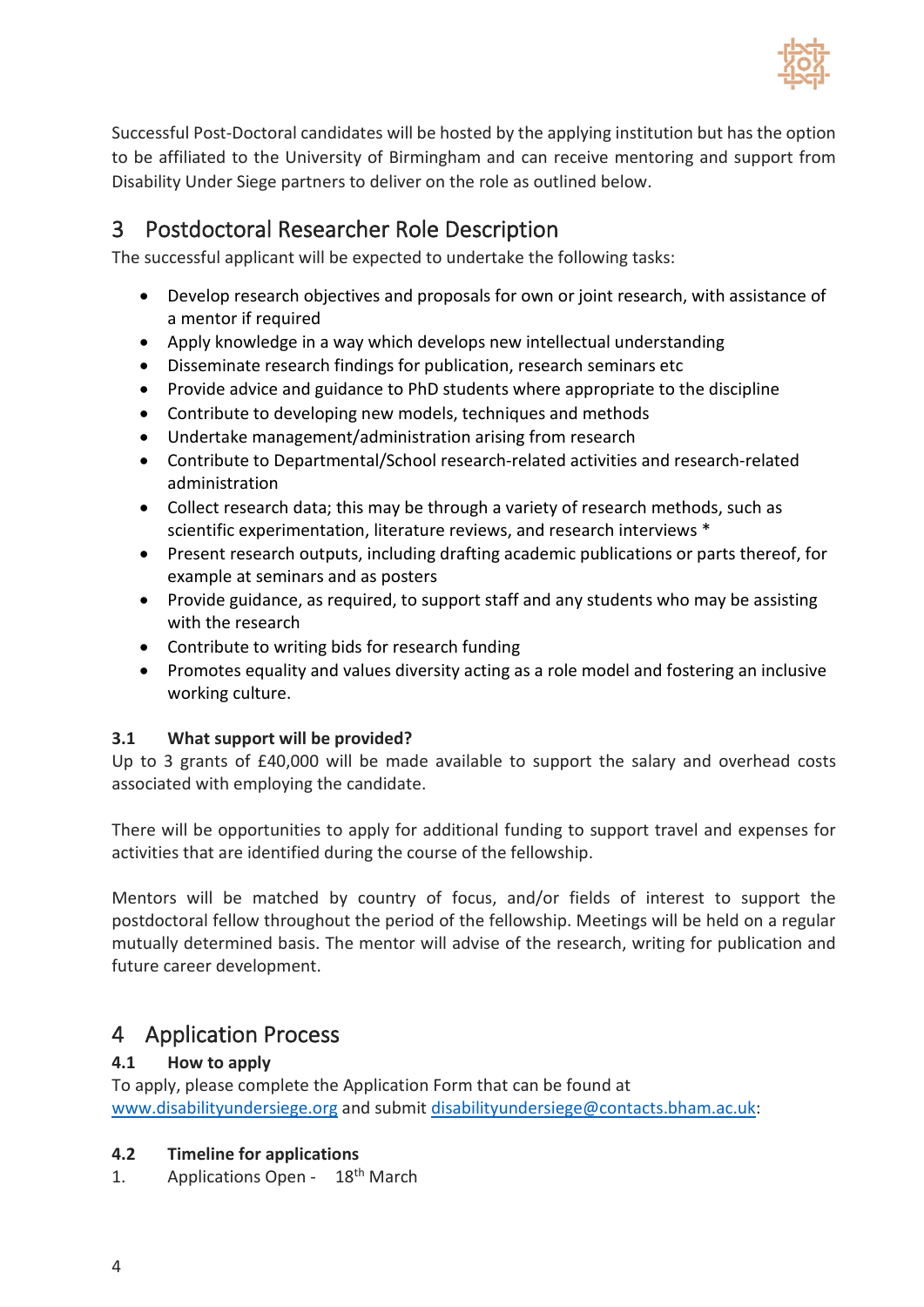

- 2. Information Event 24<sup>th</sup> March
- 3. Applications Close 22<sup>nd</sup> May
- 4. Applicants notified of outcome in June 2022

## 5 Assessment Process

Full details of the assessment process can be found in the Postdoctoral Researcher Assessment Process Document at [www.disabilityundersiege.org](http://www.disabilityundersiege.org/)

#### 5.1 Assessment Criteria

Applications will be assessed against the following criteria:

#### **[Candidate's research excellence and leadership in the research domain:](https://banting.fellowships-bourses.gc.ca/en/rev-eval_guide.html#r1)**

- Demonstrated capacity for research excellence based on track record as defined by the quality of the applicant's research contribution; and
- Demonstrated capacity for leadership in the research domain as defined by the sphere of influence achieved to date by the applicant.

#### **[Quality of candidate's proposed research programm](https://banting.fellowships-bourses.gc.ca/en/rev-eval_guide.html#r2)e:**

• Potential of the proposed research programme, executed within the Disability Under Siege Programme to position the applicant to have significant impact through a researchintensive career.

#### **Demonstrated synergy between candidate [and Disability Under Siege Networks' areas of](https://banting.fellowships-bourses.gc.ca/en/rev-eval_guide.html#r3)  [focus:](https://banting.fellowships-bourses.gc.ca/en/rev-eval_guide.html#r3)**

• Demonstrated alignment and synergy between the applicant's research ambitions and the potential for the Disability Under Siege Network to benefit strategically from engaging with the applicant.

#### 5.2 Assessment Process

When you have submitted your application, it will be assessed through the following process:

- 1. Review of eligibility criteria
- 2. Assessment Panel review and ranking
- 3. Candidate online interview
- 4. Administrative due diligence process

All candidates will be informed following the Assessment Panel review if they have been successful or unsuccessful in being invited to interview.

### 6 Support

#### **6.1 Where can I get support with my application?**

The Disability under Siege Network will help to facilitate your application. Whilst we cannot make comments on the academic content of your submission, we can offer assistance about the practical elements such as budgets, formatting and Arabic translation. If you have any questions when completing your application, please email [disabilityundersiege@contacts.bham.ac.uk](mailto:disabilityundersiege@contacts.bham.ac.uk) where we can assist you.